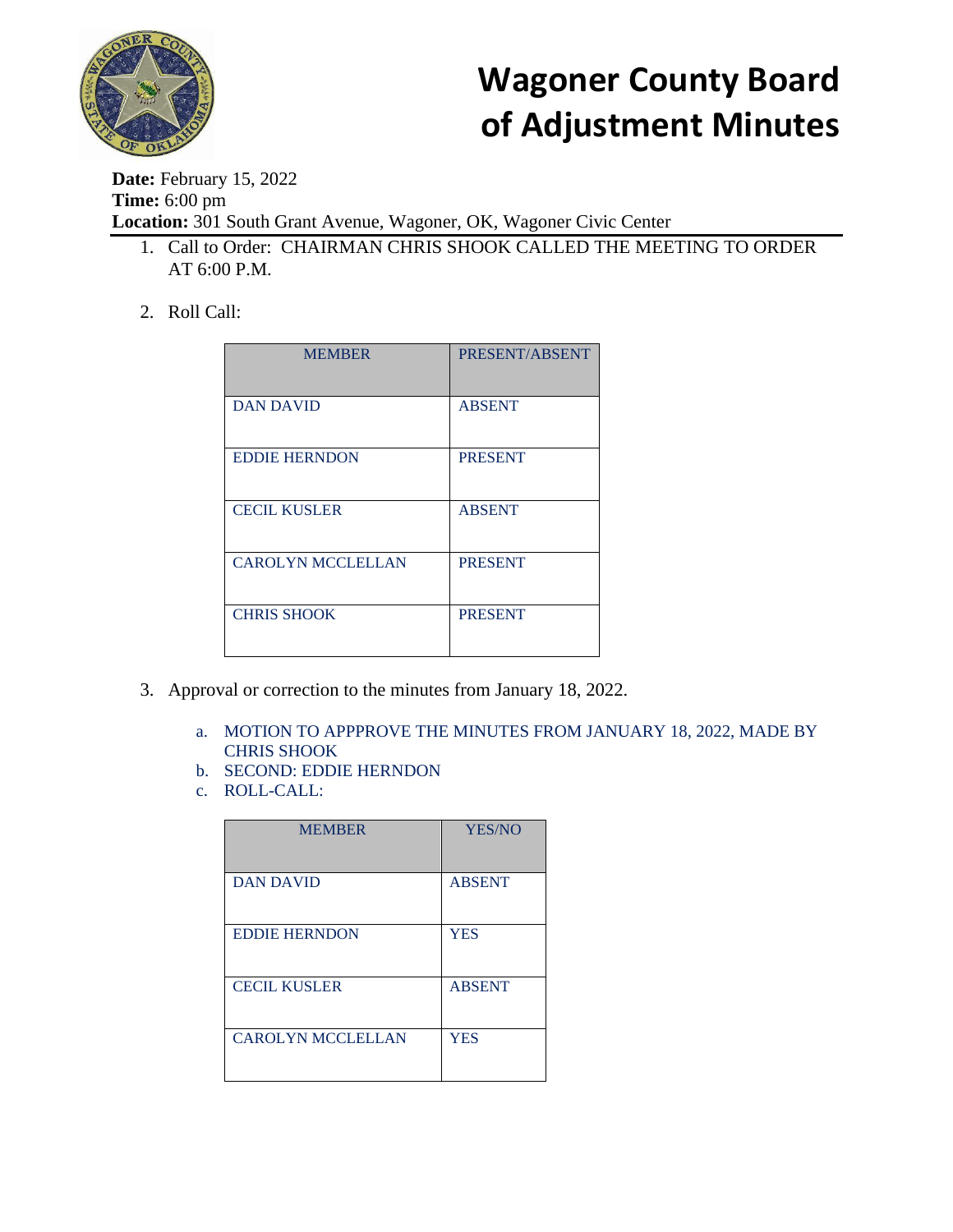

CHRIS SHOOK YES

- 4. Grant or deny BOA #4-22, Bob Thorpe, variance request to the bulk and area use table. Location: 72953 S. 330 Rd, Wagoner, OK.
	- a. MOTION TO APPROVE: CHRIS SHOOK
	- b. SECOND: CAROLYN MCCLELLAN
	- c. ROLL-CALL:

| <b>MEMBER</b>            | <b>YES/NO</b> |
|--------------------------|---------------|
| <b>DAN DAVID</b>         | <b>ABSENT</b> |
| <b>EDDIE HERNDON</b>     | <b>YES</b>    |
| <b>CECIL KUSLER</b>      | <b>ABSENT</b> |
| <b>CAROLYN MCCLELLAN</b> | <b>YES</b>    |
| <b>CHRIS SHOOK</b>       | <b>YES</b>    |

- 5. Grant or deny BOA #5-22, Lynne Mullins, variance request to the bulk and area use table. Location: 10460 S.  $225^{\text{th}}$  E. Ave., Broken Arrow, OK.
	- a. MOTION TO APPROVE: CHRIS SHOOK
	- b. SECOND: EDDIE HERNDON
	- c. ROLL-CALL:

| <b>MEMBER</b>        | <b>YES/NO</b> |
|----------------------|---------------|
| <b>DAN DAVID</b>     | <b>ABSENT</b> |
| <b>EDDIE HERNDON</b> | <b>YES</b>    |
| <b>CECIL KUSLER</b>  | <b>ABSENT</b> |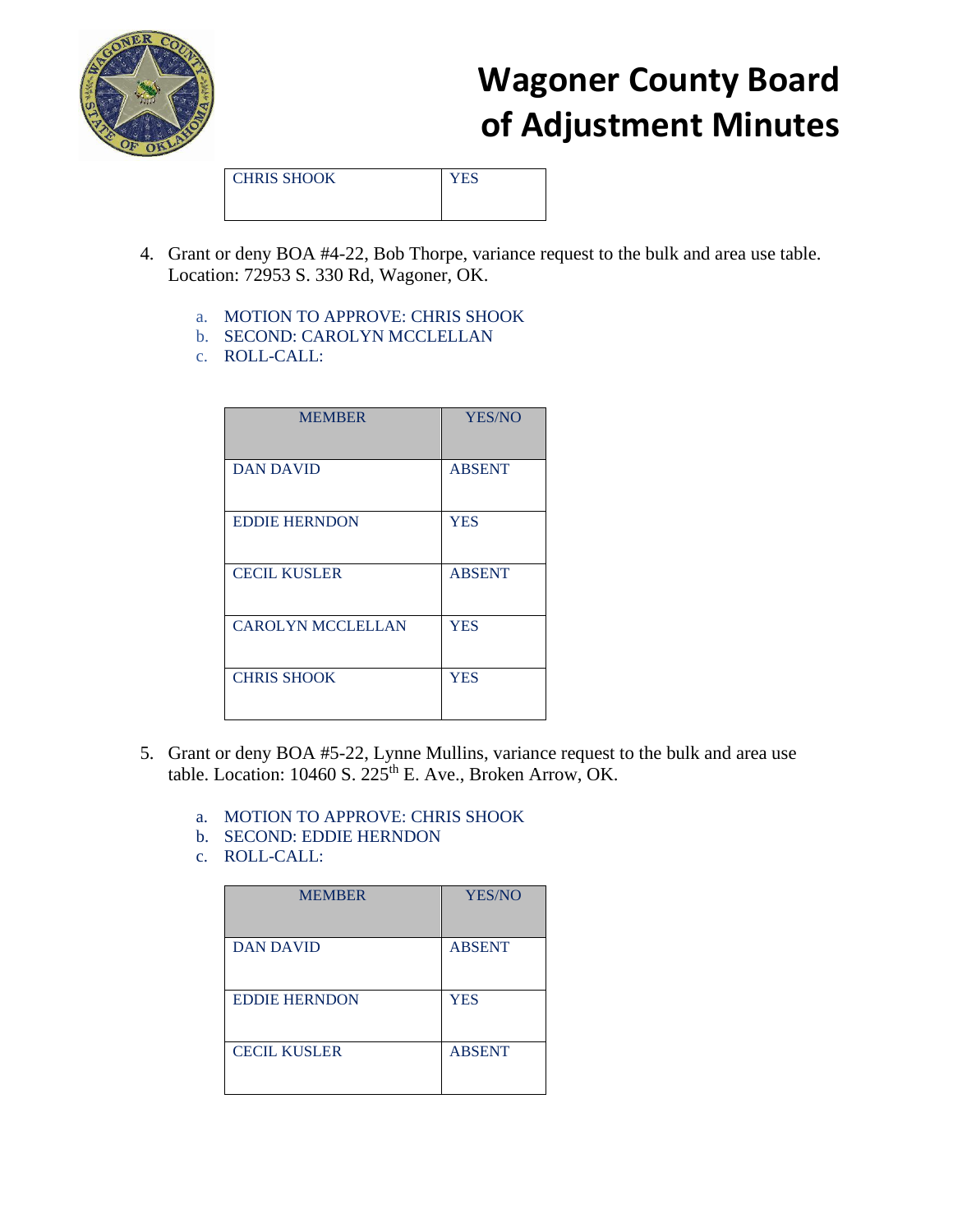

| <b>CAROLYN MCCLELLAN</b> | <b>YES</b> |
|--------------------------|------------|
| <b>CHRIS SHOOK</b>       | <b>YES</b> |

- 6. Grant or deny BOA #6-22, Michael Reid, variance request to the subdivision regulations. Location: 26570 E. 61<sup>st</sup> St. So., Broken Arrow, OK.
	- a. MOTION TO APPROVE: CHRIS SHOOK
	- b. SECOND: CAROLYN MCCLELLAN
	- c. ROLL-CALL:

| <b>MEMBER</b>            | <b>YES/NO</b> |
|--------------------------|---------------|
| <b>DAN DAVID</b>         | <b>ABSENT</b> |
| <b>EDDIE HERNDON</b>     | <b>YES</b>    |
| <b>CECIL KUSLER</b>      | <b>ABSENT</b> |
| <b>CAROLYN MCCLELLAN</b> | <b>YES</b>    |
| <b>CHRIS SHOOK</b>       | <b>YES</b>    |

- 7. Grant or deny BOA #7-22, Jerry Reed, map interpretation of Oak Grove Addition, lot 6. Location:  $27391$  E.  $25<sup>th</sup>$  St. So., Catoosa, OK.
	- a. MOTION TO APPROVE: CHRIS SHOOK
	- b. SECOND: EDDIE HERNDON
	- c. ROLL-CALL:

| <b>MEMBER</b>        | <b>YES/NO</b> |
|----------------------|---------------|
| <b>DAN DAVID</b>     | <b>ABSENT</b> |
| <b>EDDIE HERNDON</b> | <b>YES</b>    |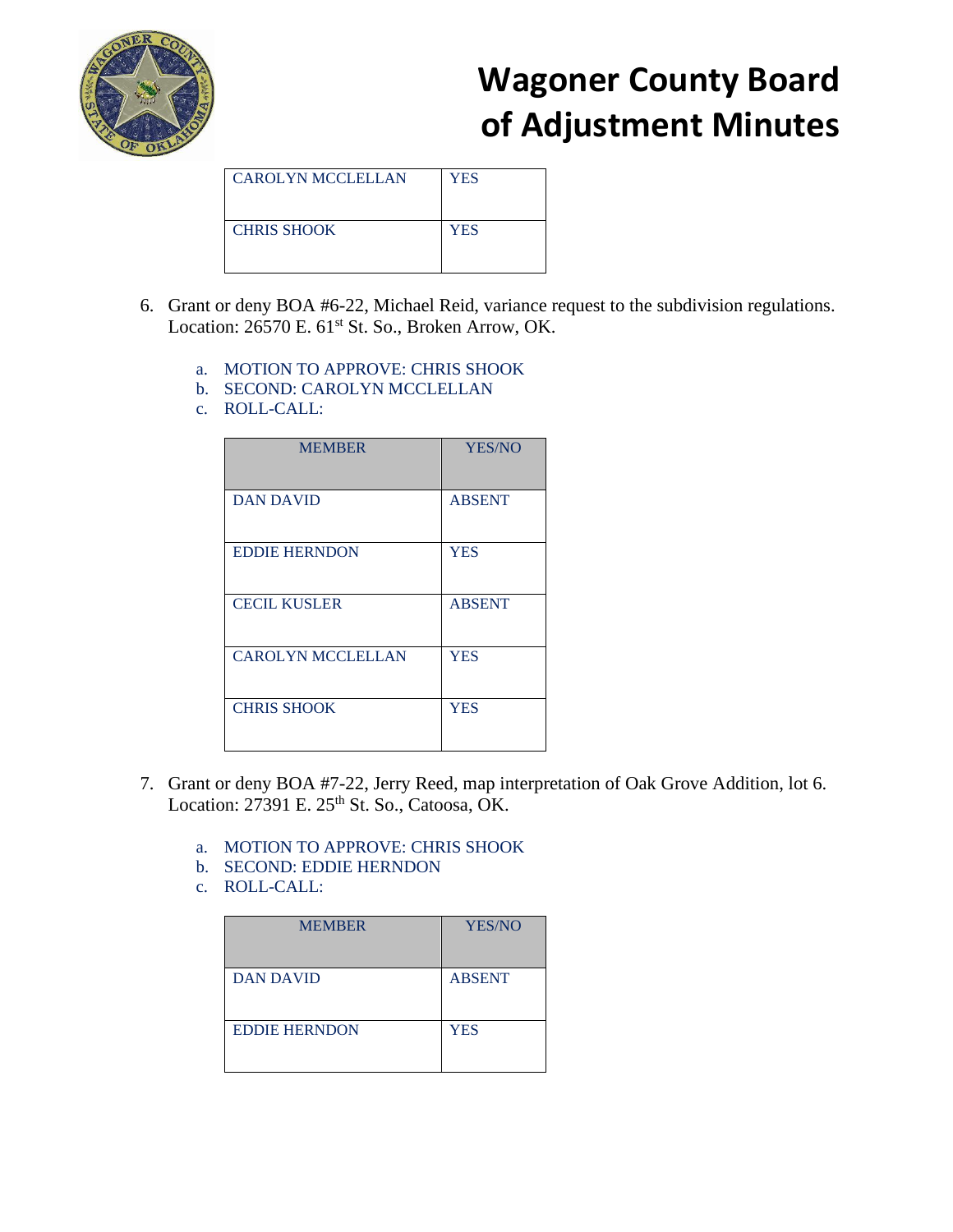

| <b>CECIL KUSLER</b>      | <b>ABSENT</b> |
|--------------------------|---------------|
| <b>CAROLYN MCCLELLAN</b> | <b>YES</b>    |
| <b>CHRIS SHOOK</b>       | <b>YES</b>    |

#### 8. Old business

- a) Discussion and possible action regarding selection of Chairman, Vice-Chairman, and Secretary for the year 2022.
- a. MOTION TO TABLE DISCUSSION UNTIL A FULL BOARD IS PRESENT: CHRIS SHOOK
- b. SECOND: CAROLYN MCCLELLAN
- c. ROLL-CALL:

| <b>MEMBER</b>            | <b>YES/NO</b> |
|--------------------------|---------------|
| <b>DAN DAVID</b>         | <b>ABSENT</b> |
| <b>EDDIE HERNDON</b>     | <b>YES</b>    |
| <b>CECIL KUSLER</b>      | <b>ABSENT</b> |
| <b>CAROLYN MCCLELLAN</b> | <b>YES</b>    |
| <b>CHRIS SHOOK</b>       | <b>YES</b>    |

9. New Business – Chis Shook's Retirement

#### 10. Adjournment

- a. MOTION TO ADJOURN: CHRIS SHOOK
- b. SECOND: EDDIE HERNDON
- c. ROLL-CALL:

| <b>MEMBER</b> | YES/NO |
|---------------|--------|
|               |        |